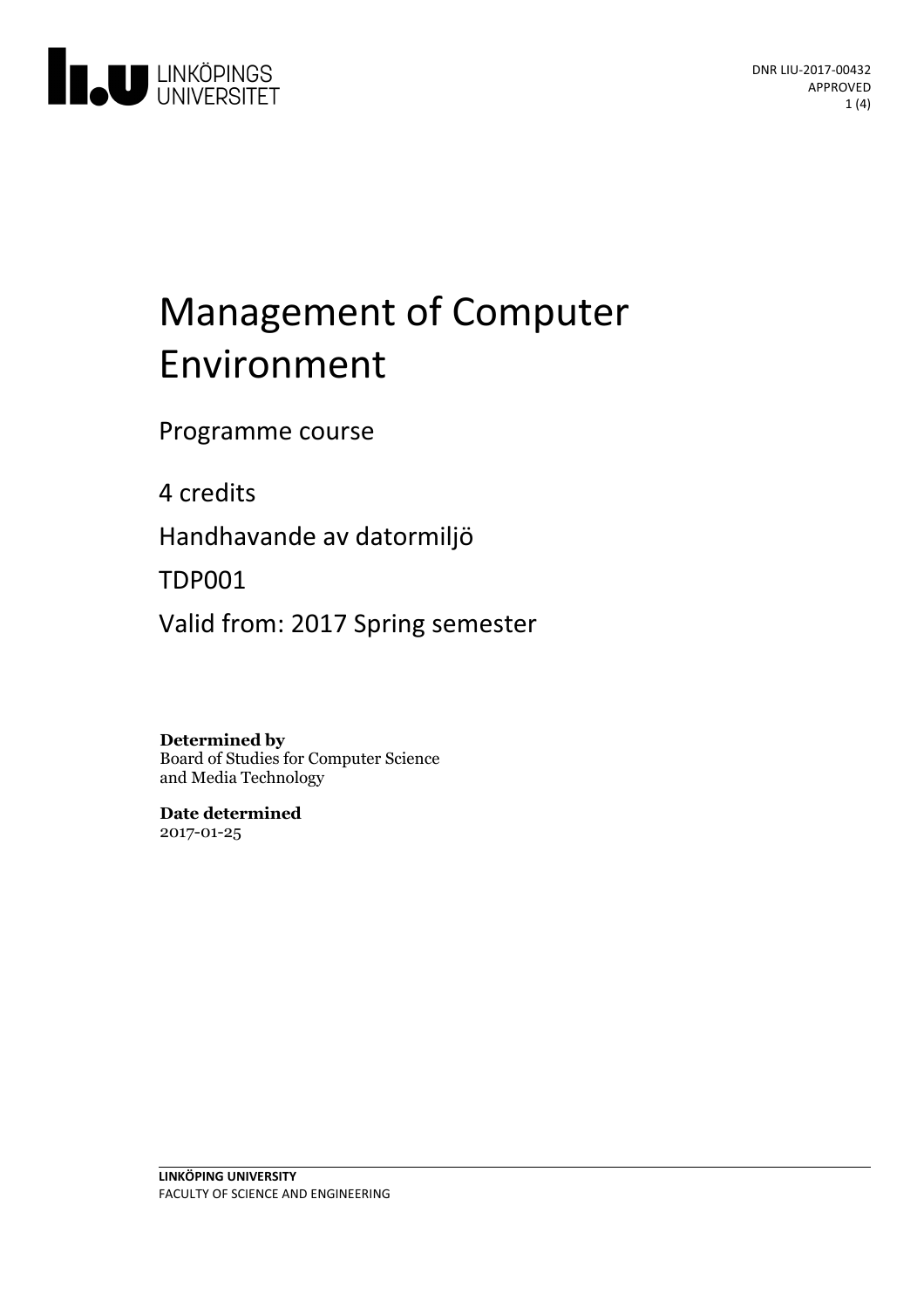# Main field of study

Programming

#### Course level

First cycle

## Advancement level

 $G_1X$ 

## Course offered for

Programming, Bachelor's Programme

#### Entry requirements

Note: Admission requirements for non-programme students usually also include admission requirements for the programme and threshold requirements for progression within the programme, or corresponding.

# Intended learning outcomes

After the course the student will be able to:

- describe how a computer and computer network works from a user perspective on a basic level
- handle own computer environment using commands and scripts
- design and implement a simple web resource
- install and administer own operating system

# Course content

Craft: Efficient administraton of own computer environment. Ability to use scripts. Use a generic text editor. Handle internet connections. Publishing web pages and working with internet servers and version

control systems. Topics: What is <sup>a</sup> computer? Development of computer programming and programming languages. Operating systems. High level and scripting languages. Generic text editors. Internet and networks. Configuration. Meta data. Version control.

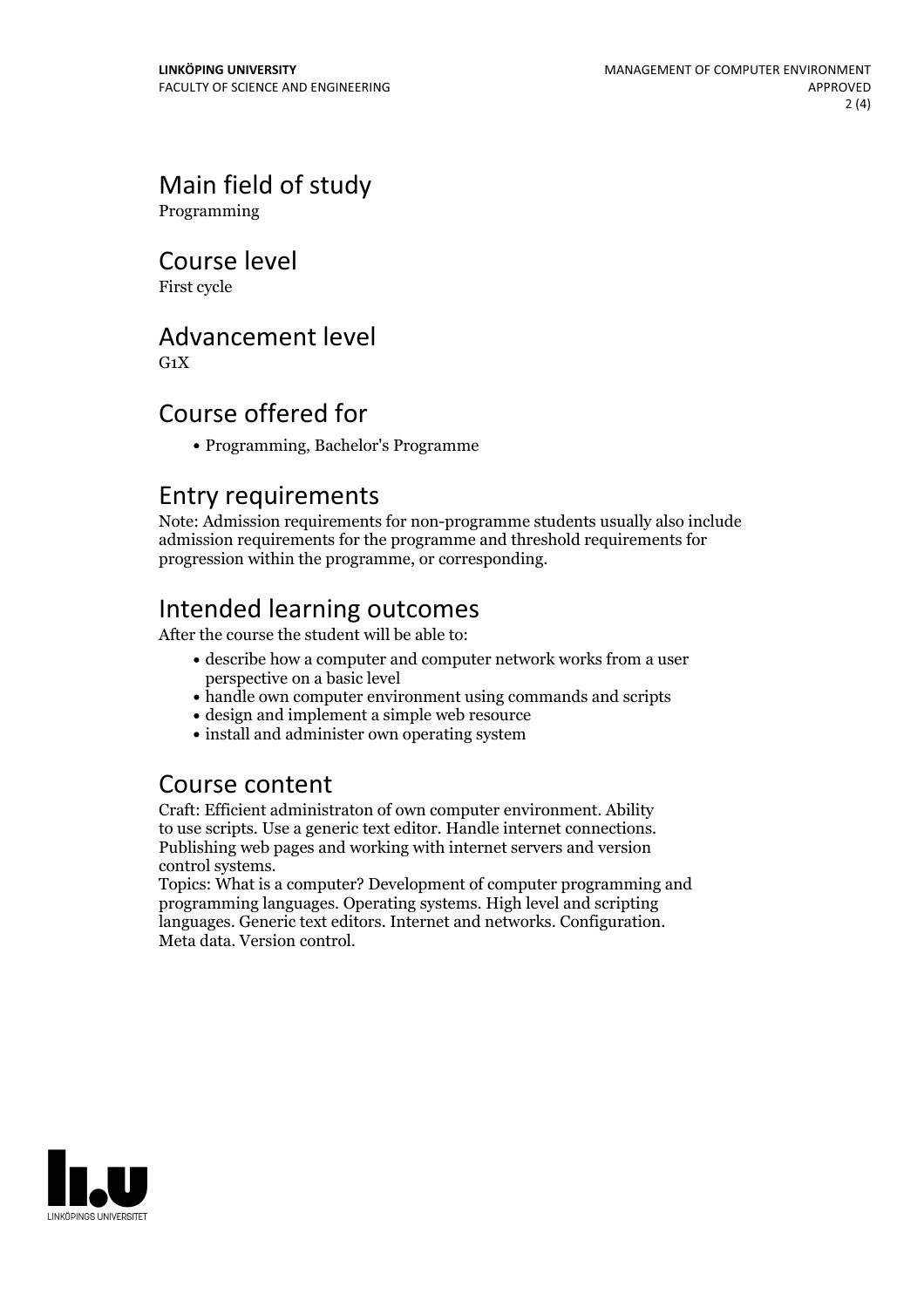# Teaching and working methods

The course consists of lectures, labs and own exercises. The lectures address the central topics and techniques of the course, and gives a general overview of the area of computer science. Through labs and exercises the students gain experience of different tools and techniques.

## Examination

| LAB1                                  | Laboratory work | 2 credits | U.G |
|---------------------------------------|-----------------|-----------|-----|
| UPG1                                  | Assignments     | 2 credits | U.G |
| Grades are given as 'Fail' or 'Pass'. |                 |           |     |

#### Grades

Two-grade scale, U, G

Department

Institutionen för datavetenskap

## Director of Studies or equivalent

Ahmed Rezine

#### Examiner

Eric Elfving

## Course website and other links

<http://www.ida.liu.se/~TDP001>

## Education components

Preliminary scheduled hours: 26 h Recommended self-study hours: 81 h

# Course literature

Material finns tillgängligt via kurshemsidor, systemets supportsidor samt webreferenser.